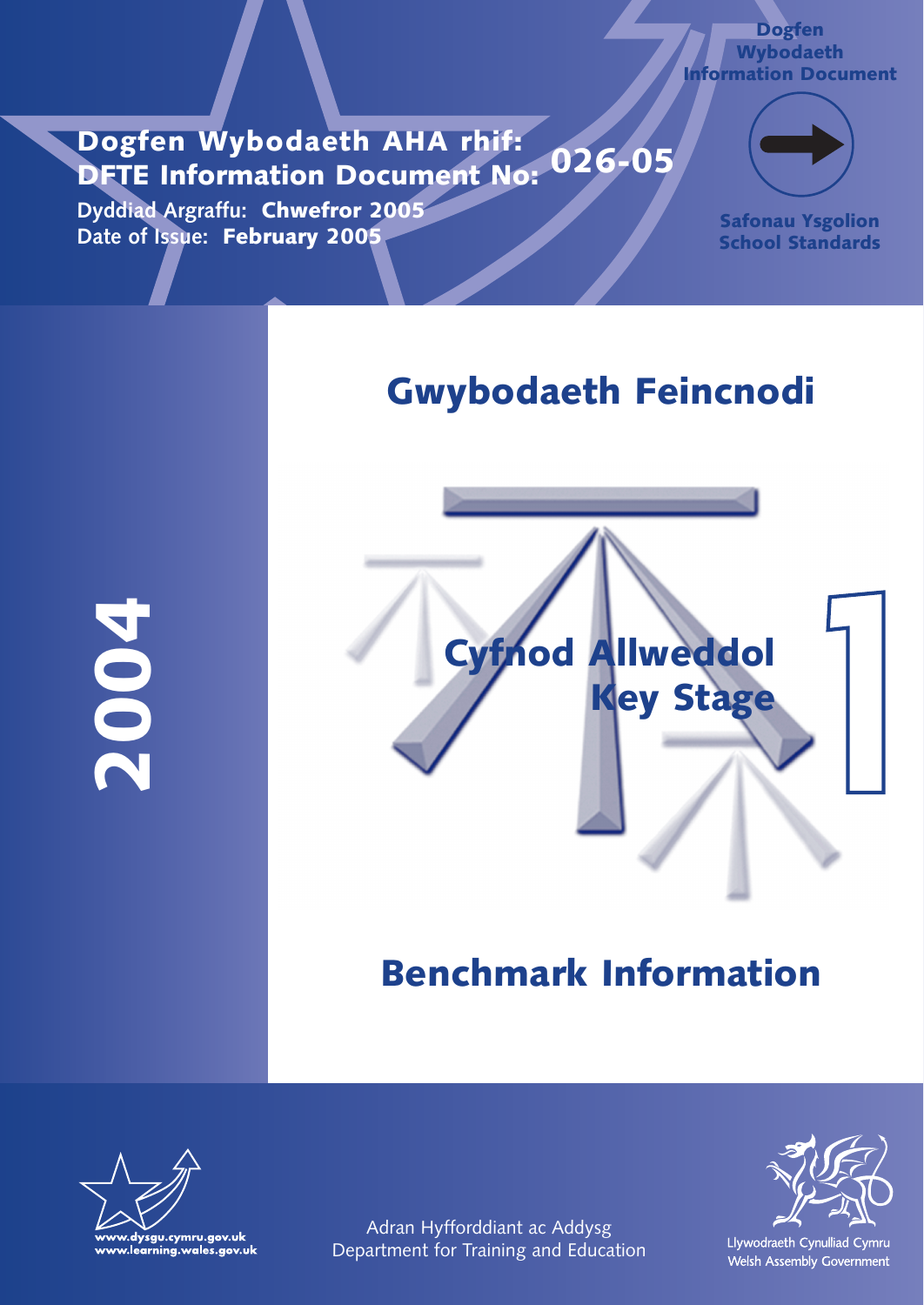### **Benchmark Information for Key Stage 1: 2004**

#### **Audience: Headteachers, Governing Bodies and Directors of Education**

Further copies of this booklet and those listed below may be obtained from:

**Parents and Information Branch (SPD4) Department for Training and Education Welsh Assembly Government Cathays Park CARDIFF CF10 3NQ**

**(029) 2082 6010 Fax (029) 2082 6016 email - education.training@wales.gsi.gov.uk or visit our website - www.learning.wales.gov.uk**

**Also available from the Welsh Assembly Government**

**National Curriculum Assessment and Public Examination Results (for each LEA area) 2002, 2003 and 2004 National Curriculum Assessment Results in Wales: Key Stage 1 for 1997 to 2001 National Curriculum Assessment Results in Wales: Key Stage 2 for 1997 to 2001 National Curriculum Assessment Results in Wales: Key Stage 3 for 1997 to 2001 National Curriculum Assessment Results in Wales: Key Stage 3 non-core subjects for 2001 GCSE/GNVQ Results in Wales: 1997 – 2001 A/AS level and GNVQ results in Wales: 2001 Benchmark Information for Key Stage 1: 1997 – 2003 Benchmark Information for Key Stage 2: 1997-2004 Benchmark Information for Key Stages 3 & 4: 1997 - 2002 Benchmark Information for Key Stage 3: 2003 and 2004 Benchmark Information for Key Stage 4: 2003 and 2004**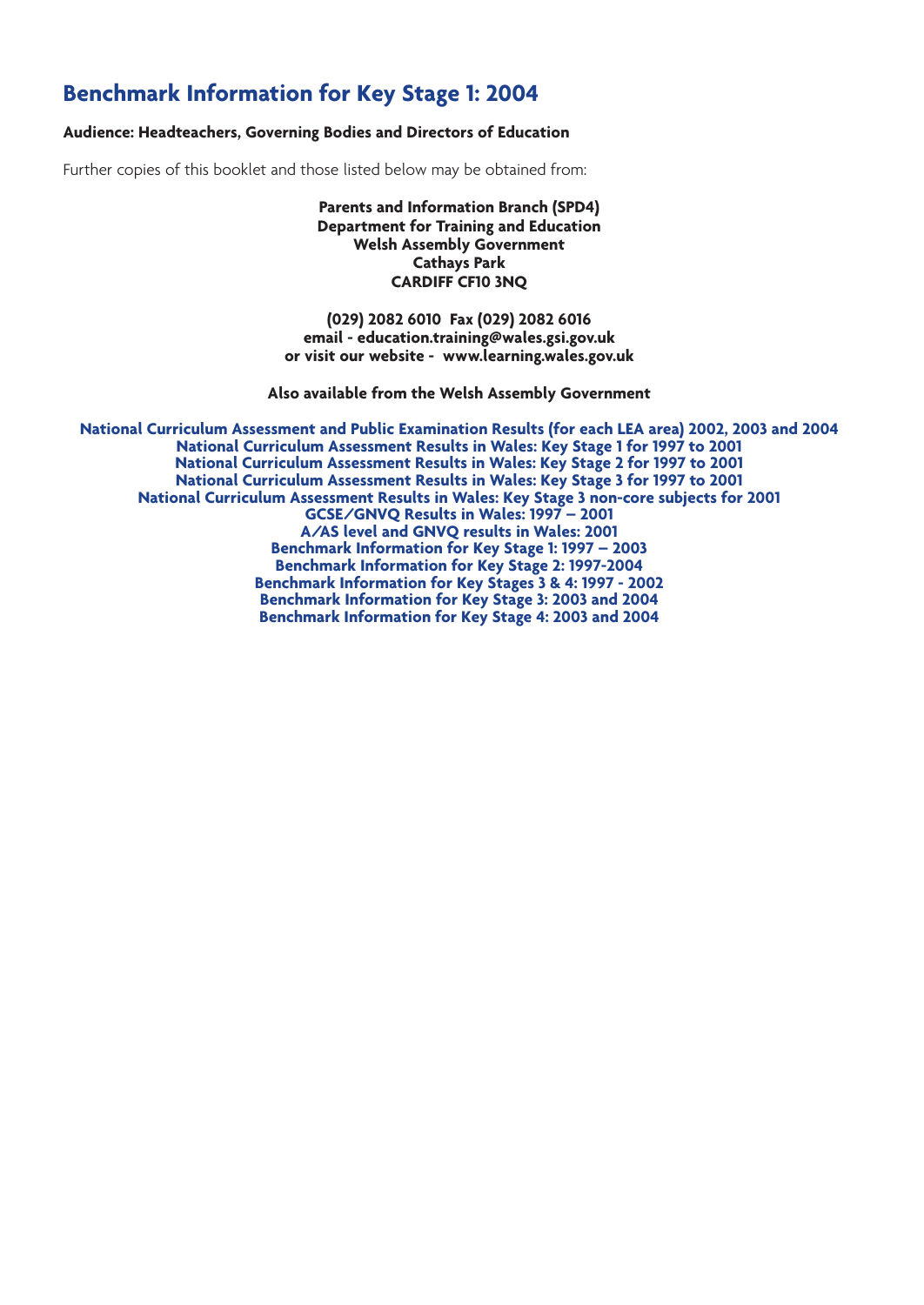# **Contents**

|                                                                                                                      |                                                                                                                                                                                                                                                                                                                                                                                                                                                                                                                                                                                                                                                                                                                                                                                           | <b>Page</b>                                                                |
|----------------------------------------------------------------------------------------------------------------------|-------------------------------------------------------------------------------------------------------------------------------------------------------------------------------------------------------------------------------------------------------------------------------------------------------------------------------------------------------------------------------------------------------------------------------------------------------------------------------------------------------------------------------------------------------------------------------------------------------------------------------------------------------------------------------------------------------------------------------------------------------------------------------------------|----------------------------------------------------------------------------|
| <b>Introduction</b>                                                                                                  |                                                                                                                                                                                                                                                                                                                                                                                                                                                                                                                                                                                                                                                                                                                                                                                           | 4                                                                          |
|                                                                                                                      | <b>How to use the Benchmark Tables</b>                                                                                                                                                                                                                                                                                                                                                                                                                                                                                                                                                                                                                                                                                                                                                    | 6                                                                          |
| <b>All schools</b><br><b>Table 1:</b><br>Table 2:<br>Table 3:<br><b>Table 4:</b><br>Table 5:<br>Table 6:<br>Table 7: | Schools with up to 8 per cent eligible for FSM<br>Schools with over 8 per cent and up to 16 per cent eligible for FSM<br>Schools with over 16 per cent and up to 24 per cent eligible for FSM<br>Schools with over 24 per cent and up to 32 per cent eligible for FSM<br>Schools with over 33 per cent eligible for FSM<br>All schools<br>All schools - Summary Table                                                                                                                                                                                                                                                                                                                                                                                                                     | 8<br>8<br>9<br>9<br>10<br>10<br>11                                         |
| Table 8:                                                                                                             | Welsh or partly Welsh medium schools<br>Schools with up to and including 8 per cent free school meals<br>Table 9: Schools with 9-16 per cent free school meals<br>Table 10: Schools with 17-24 per cent free school meals<br>Table 11: Schools with 25-32 per cent free school meals<br>Table 12: Schools with 33 per cent or more free school meals<br>Table 13: All schools<br>Table 14: All schools - Summary Table                                                                                                                                                                                                                                                                                                                                                                    | 11<br>12<br>12<br>13<br>13<br>14<br>14                                     |
|                                                                                                                      | English medium schools<br><b>Table 15:</b> Schools with up to and including 4 per cent free school meals<br>Table 16: Schools with 5-8 per cent free school meals<br>Table 17: Schools with 9-12 per cent free school meals<br>Table 18: Schools with 13-16 per cent free school meals<br>Table 19: Schools with 17-20 per cent free school meals<br>Table 20: Schools with 21-24 per cent free school meals<br>Table 21: Schools with 25-28 per cent free school meals<br>Table 22: Schools with 29-32 per cent free school meals<br>Table 23: Schools with 33-40 per cent free school meals<br>Table 24: Schools with 41-48 per cent free school meal<br>Table 25: Schools with 49 per cent or more free school meals<br>Table 26: All schools<br>Table 27: All schools - Summary Table | 15<br>15<br>16<br>16<br>17<br>17<br>18<br>18<br>19<br>19<br>20<br>20<br>21 |
|                                                                                                                      | <b>Performance Bands</b><br>English<br>Welsh<br>Mathematics<br>Science<br>Core Subject Indicator                                                                                                                                                                                                                                                                                                                                                                                                                                                                                                                                                                                                                                                                                          | 22<br>22<br>23<br>23<br>24                                                 |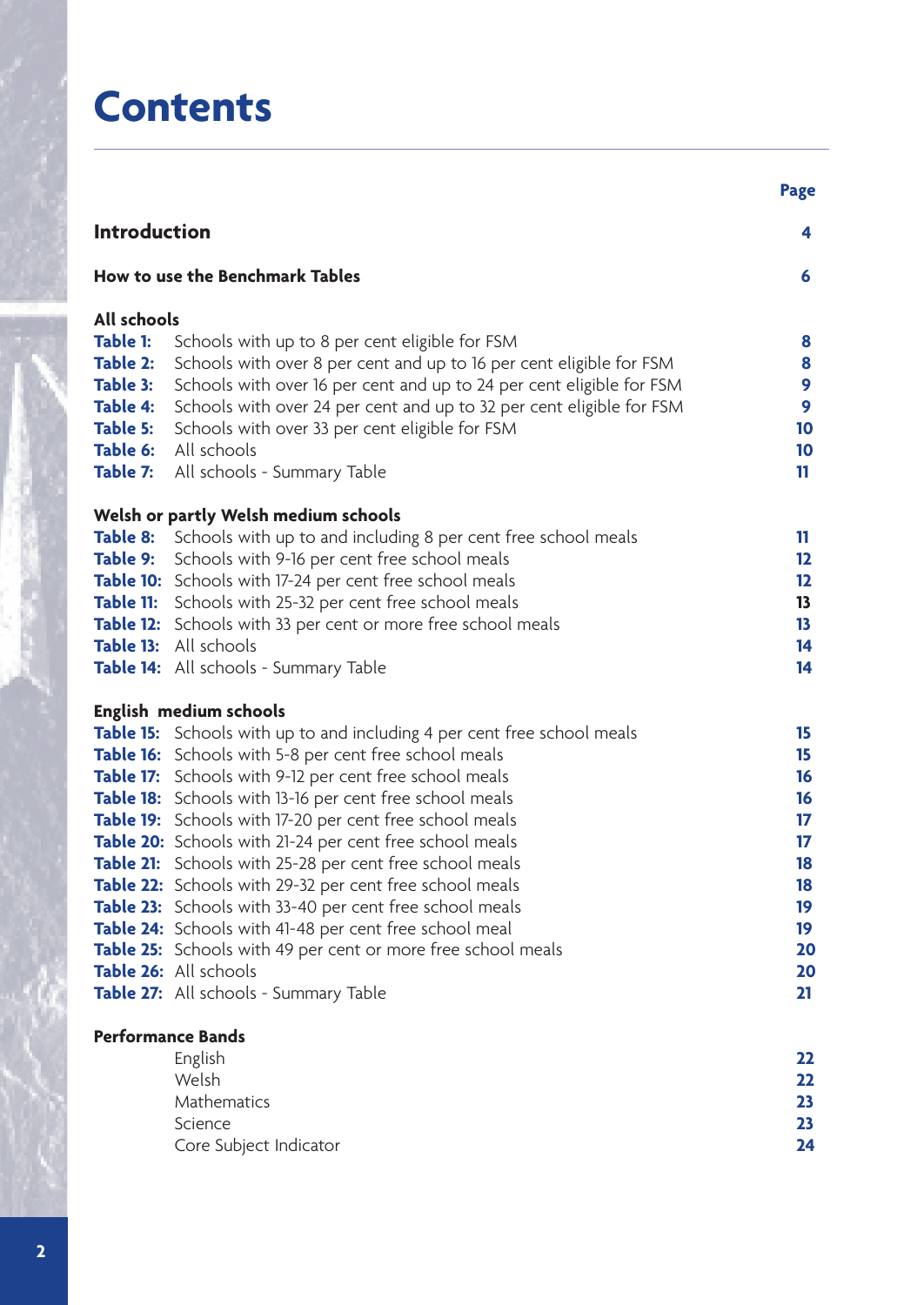## **Introduction**

This is the eighth year for which benchmark information has been published and it is hoped that schools and LEAs will use it to support their target setting processes. The tables displayed in this booklet are based on the results derived from the 2004 National Curriculum assessments.

The purpose of providing benchmark information is to show how well schools can do, whatever their circumstances. Benchmark Information brings together the results of similar schools into simple tables, which are ordered according to the proportion of children known to be eligible for free school meals (FSM). By looking at the tables, which have been extended for English-medium schools, schools can find out how well their results compare with similar schools.

The presentation of the benchmark information illustrates clearly the range of performance in each group of schools. Blank columns allow schools to enter their own results for different indicators i.e. the percentage of pupils attaining level 2 or above, or those achieving the Core Subject Indicator (CSI). The tables are based on the results from maintained schools.

For 2002 and 2003, the FSM percentage was based on pupils of all ages. For 2004, the FSM percentage is based on pupils of compulsory school age only.

The charts towards the back of the book show the number of schools in a range of performance bands for each subject and the Core Subject Indicator. The charts are based on the number of schools with more than five pupils eligible for assessment.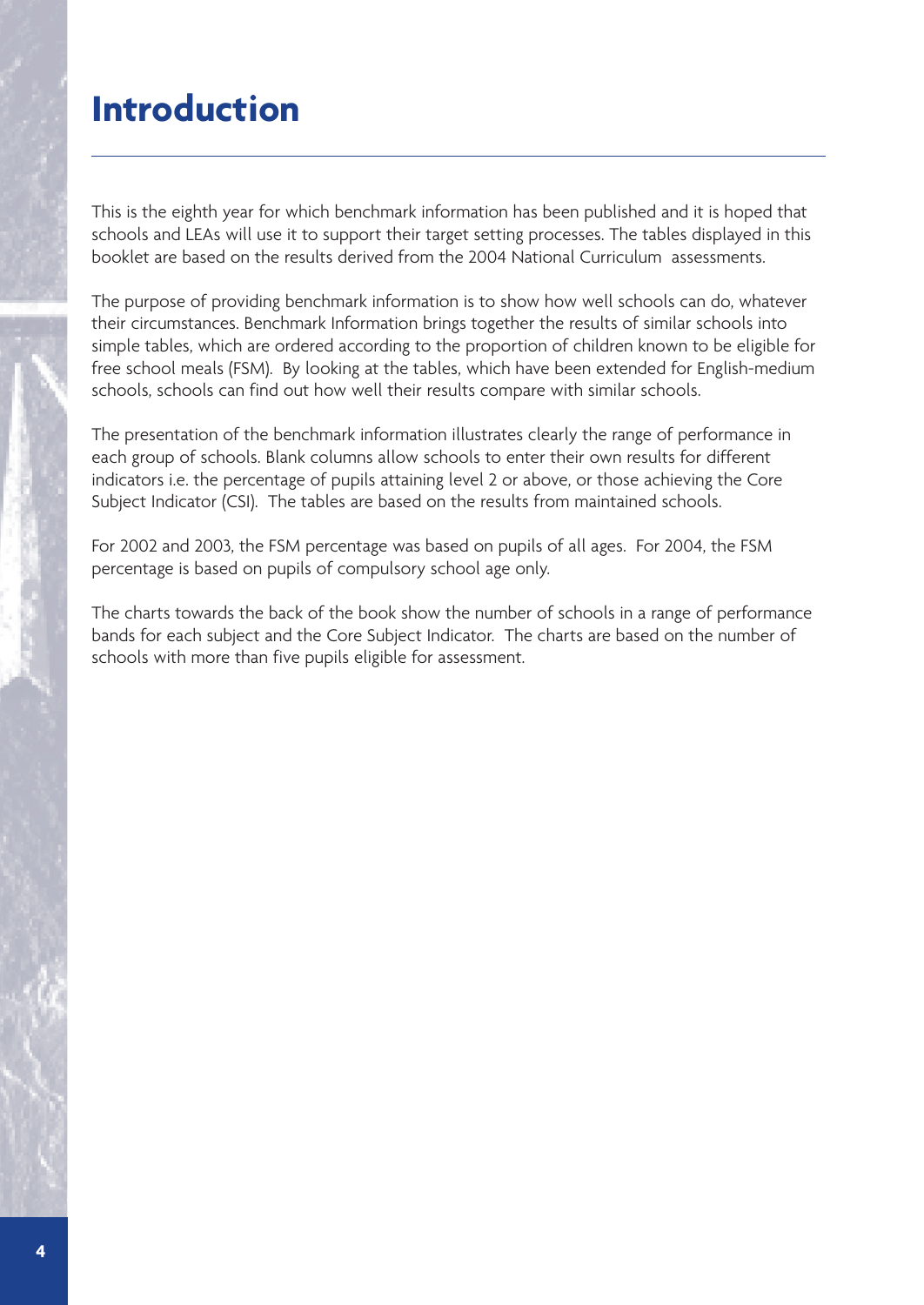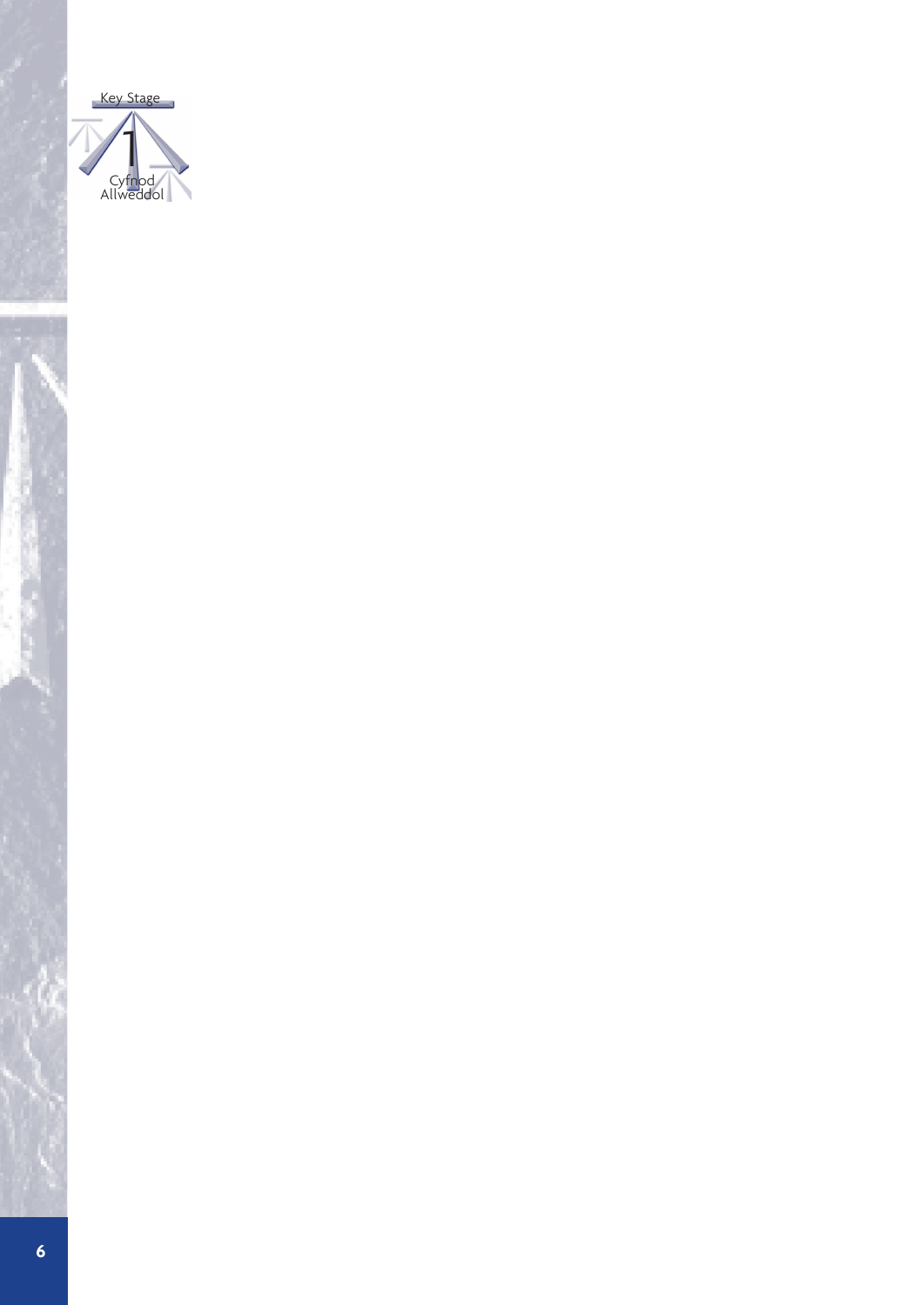# **How to use the tables**

#### **Table 1: Schools with up to 8 per cent eligible for FSM**

Percentage of pupils achieving level 2 or above

Cyfnod Allweddol

|<br>|<br>|

Key Stage

| English/Saesneg*                                                                            |                                                                                                                                          |    | Lower Quartile<br>Chwartel Isaf |    |                                                                                                                       | Median<br>Canolrif                                           | Upper Quartile<br>Chwartel Uchaf |     |
|---------------------------------------------------------------------------------------------|------------------------------------------------------------------------------------------------------------------------------------------|----|---------------------------------|----|-----------------------------------------------------------------------------------------------------------------------|--------------------------------------------------------------|----------------------------------|-----|
| <b>Teacher Assessment</b><br>Asesiad Athro                                                  |                                                                                                                                          |    | 86                              | 87 | 93                                                                                                                    |                                                              | 100                              |     |
| Welsh/Cymraeg**                                                                             |                                                                                                                                          |    |                                 |    |                                                                                                                       |                                                              |                                  |     |
| Teacher Assessment<br>Asesiad Athro                                                         |                                                                                                                                          |    | 80                              |    | 94                                                                                                                    |                                                              | 100                              | 100 |
|                                                                                             | Mathematics/Mathemateg                                                                                                                   |    |                                 |    |                                                                                                                       |                                                              |                                  |     |
| Teacher Assessment<br>Asesiad Athro                                                         |                                                                                                                                          |    | 88                              |    | 95                                                                                                                    | 97                                                           | 100                              |     |
|                                                                                             | Science/Gwyddoniaeth                                                                                                                     |    |                                 |    |                                                                                                                       |                                                              |                                  |     |
| Teacher Assessment<br>Asesiad Athro                                                         |                                                                                                                                          | 85 | 89                              |    | 98                                                                                                                    |                                                              | 100                              |     |
|                                                                                             | Core Subject Indicator/Dangosydd Pynciau Craidd                                                                                          |    |                                 |    |                                                                                                                       |                                                              |                                  |     |
| Teacher Assessment<br>Asesiad Athro                                                         |                                                                                                                                          |    | 78                              |    | 89                                                                                                                    |                                                              | 100                              |     |
|                                                                                             | Number of schools/Nifer yr ysgolion = 427, 273*, 17 $2**$                                                                                |    |                                 |    |                                                                                                                       |                                                              |                                  |     |
| School performance is in the<br>bottom 25% (the lower quartile)<br>of schools in the table. |                                                                                                                                          |    |                                 |    | School performance is in the top 50%<br>(above the median) and below the best<br>performing 25% (the upper quartile). |                                                              |                                  |     |
|                                                                                             | School performance is in the bottom<br>50% (below the median) of schools<br>but above the lowest performing 25%<br>(the lower quartile). |    |                                 |    |                                                                                                                       | School is performing in the top<br>25% (the upper quartile). |                                  |     |

### **Terms used in the tables**

FSM: The percentage of pupils who are known to be eligible for free school meals is based on the January 2004 School Census Returns.

Lower Quartile: The performance below which 25 per cent of schools fall.

Median: The performance exceeded by 50 per cent of schools.

Upper Quartile: The performance exceeded by 25 per cent of schools.

Number of The number of schools with results used in this table. schools:

Core Subject The percentage of pupils attaining at least level 2 in each of English or Indicator: Welsh (first language), mathematics and science in combination, as Welsh (first language), mathematics and science in combination, as determined by the Teacher Assessments.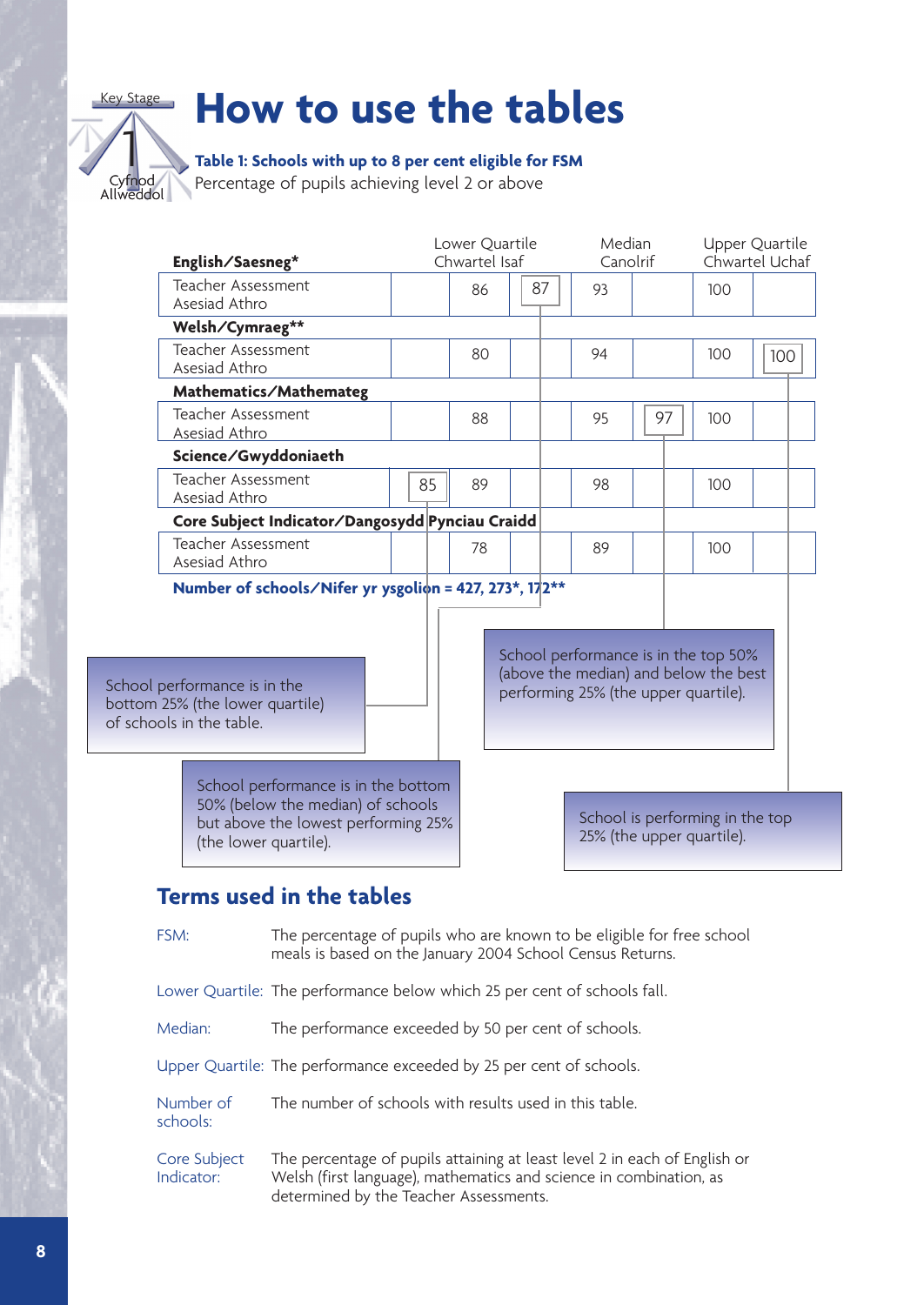

#### **Table 1: Schools with up to 8 per cent eligible for FSM Tabl 1: Ysgolion sydd â hyd at 8 y cant o ddisgyblion â hawl i BYD**

Percentage of pupils achieving level 2 or above/Canran y disgyblion yn cyrraedd lefel 2 neu uwch

| English/Saesneg*                                              | Lower Quartile<br>Chwartel Isaf | Median<br>Canolrif |     | Upper Quartile<br>Chwartel Uchaf |  |  |  |
|---------------------------------------------------------------|---------------------------------|--------------------|-----|----------------------------------|--|--|--|
| Teacher Assessment<br>Asesiad Athro                           | 86                              | 92                 | 97  |                                  |  |  |  |
| Welsh/Cymraeg**                                               |                                 |                    |     |                                  |  |  |  |
| Teacher Assessment<br>Asesiad Athro                           | 83                              | 97                 | 100 |                                  |  |  |  |
| Mathematics/Mathemateg                                        |                                 |                    |     |                                  |  |  |  |
| Teacher Assessment<br>Asesiad Athro                           | 88                              | 94                 | 100 |                                  |  |  |  |
| Science/Gwyddoniaeth                                          |                                 |                    |     |                                  |  |  |  |
| Teacher Assessment<br>Asesiad Athro                           | 90                              | 98                 | 100 |                                  |  |  |  |
| Core Subject Indicator/Dangosydd Pynciau Craidd               |                                 |                    |     |                                  |  |  |  |
| Teacher Assessment<br>Asesiad Athro                           | 80                              | 89                 | 97  |                                  |  |  |  |
| Nicoslove of colored a /NIIforcer concellore = 20% 242* 167** |                                 |                    |     |                                  |  |  |  |

**Number of schools/Nifer yr ysgolion = 396, 242\*, 167\*\***

#### **Table 2: Schools with over 8 per cent and up to 16 per cent eligible for FSM Tabl 2: Ysgolion sydd â dros 8 y cant, a hyd at 16 y cant o ddisgyblion â hawl i BYD**

Percentage of pupils achieving level 2 or above/Canran y disgyblion yn cyrraedd lefel 2 neu uwch

| English/Saesneg*                                                                                                                                                                                                                  | Lower Quartile<br>Chwartel Isaf |     |                      | Median<br>Canolrif |  |     | Upper Quartile<br>Chwartel Uchaf |
|-----------------------------------------------------------------------------------------------------------------------------------------------------------------------------------------------------------------------------------|---------------------------------|-----|----------------------|--------------------|--|-----|----------------------------------|
| Teacher Assessment<br>Asesiad Athro                                                                                                                                                                                               |                                 | 81  |                      | 88                 |  | 94  |                                  |
| Welsh/Cymraeg**                                                                                                                                                                                                                   |                                 |     |                      |                    |  |     |                                  |
| Teacher Assessment<br>Asesiad Athro                                                                                                                                                                                               |                                 | 79  |                      | 89                 |  | 100 |                                  |
| Mathematics/Mathemateg                                                                                                                                                                                                            |                                 |     |                      |                    |  |     |                                  |
| Teacher Assessment<br>Asesiad Athro                                                                                                                                                                                               |                                 | 84  |                      | 91                 |  | 97  |                                  |
| Science/Gwyddoniaeth                                                                                                                                                                                                              |                                 |     |                      |                    |  |     |                                  |
| Teacher Assessment<br>Asesiad Athro                                                                                                                                                                                               |                                 | 84  |                      | 93                 |  | 100 |                                  |
| Core Subject Indicator/Dangosydd Pynciau Craidd                                                                                                                                                                                   |                                 |     |                      |                    |  |     |                                  |
| Teacher Assessment<br>Asesiad Athro                                                                                                                                                                                               |                                 | 75  |                      | 84                 |  | 92  |                                  |
| $\mathbf{r}$ . The state of the state of the state of the state of the state of the state of the state of the state of the state of the state of the state of the state of the state of the state of the state of the state of th |                                 | --- | <b>CONTACT STATE</b> |                    |  |     |                                  |

**Number of schools/Nifer yr ysgolion = 358, 219\*, 156\*\***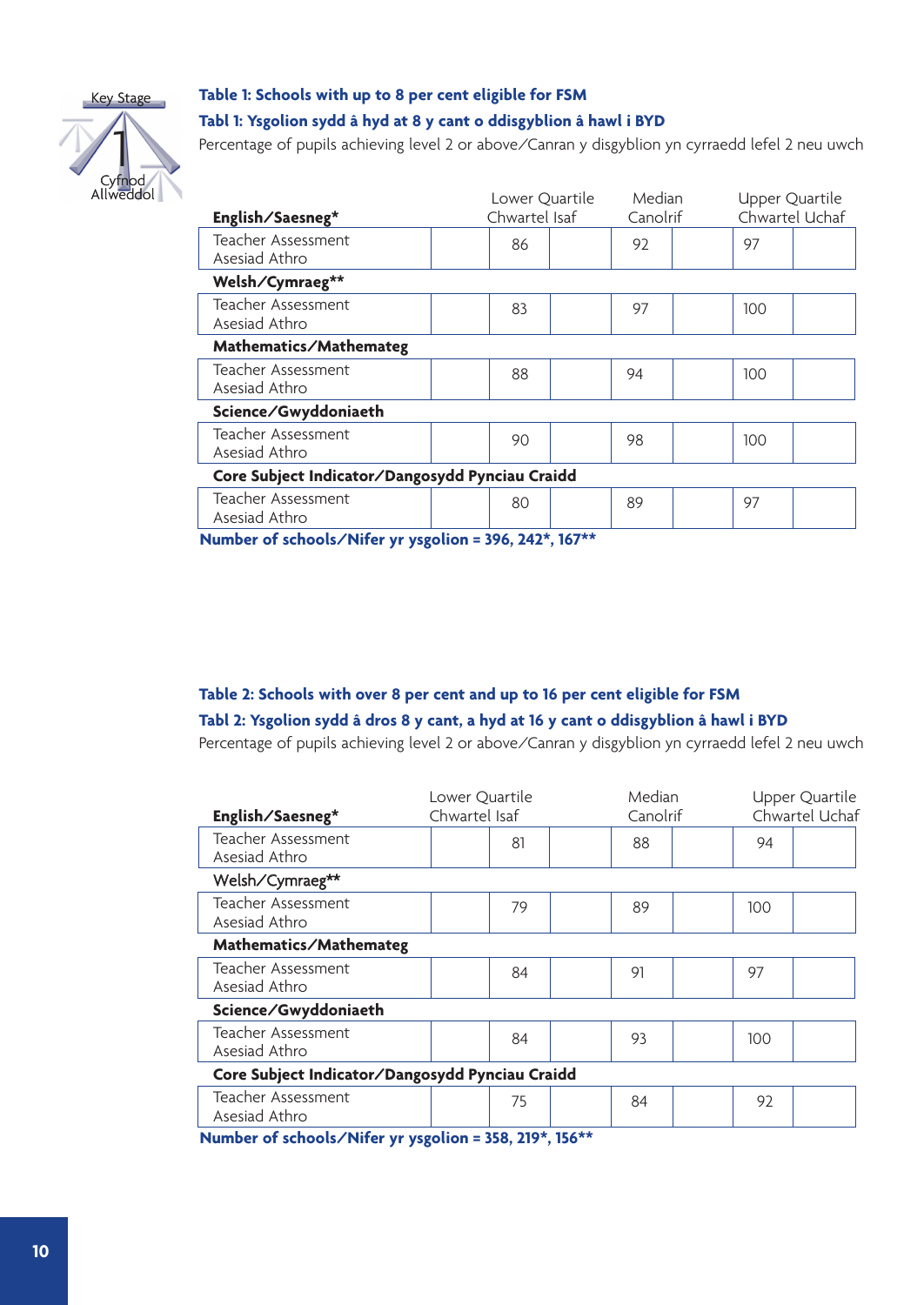

#### **Table 5: Schools with over 33 per cent eligible for FSM**

#### **Tabl 5: Ysgolion sydd â dros 33 y cant o ddisgyblion â hawl i BYD**

Percentage of pupils achieving level 2 or above/Canran y disgyblion yn cyrraedd lefel 2 neu uwch

| English/Saesneg*                                | Lower Quartile<br>Chwartel Isaf |    | Median<br>Canolrif |    | Upper Quartile<br>Chwartel Uchaf |     |  |  |
|-------------------------------------------------|---------------------------------|----|--------------------|----|----------------------------------|-----|--|--|
| Teacher Assessment<br>Asesiad Athro             |                                 | 62 |                    | 75 |                                  | 84  |  |  |
| Welsh/Cymraeg**                                 |                                 |    |                    |    |                                  |     |  |  |
| Teacher Assessment<br>Asesiad Athro             |                                 | 68 |                    | 85 |                                  | 100 |  |  |
| Mathematics/Mathemateg                          |                                 |    |                    |    |                                  |     |  |  |
| Teacher Assessment<br>Asesiad Athro             |                                 | 70 |                    | 82 |                                  | 90  |  |  |
| Science/Gwyddoniaeth                            |                                 |    |                    |    |                                  |     |  |  |
| Teacher Assessment<br>Asesiad Athro             |                                 | 70 |                    | 85 |                                  | 93  |  |  |
| Core Subject Indicator/Dangosydd Pynciau Craidd |                                 |    |                    |    |                                  |     |  |  |
| Teacher Assessment<br>Asesiad Athro<br>.        |                                 | 57 | . <b>.</b>         | 71 |                                  | 81  |  |  |

**Number of schools/Nifer yr ysgolion = 258, 236\*, 24\*\***

#### **Table 6: All Key Stage 1 schools**

#### **Tabl 6: Pob ysgol Cyfnod Allweddol 1**

Percentage of pupils achieving level 2 or above/Canran y disgyblion yn cyrraedd lefel 2 neu uwch

| English/Saesneg*                                | Lower Quartile<br>Chwartel Isaf |    | Median<br>Canolrif |    | Upper Quartile<br>Chwartel Uchaf |     |  |  |
|-------------------------------------------------|---------------------------------|----|--------------------|----|----------------------------------|-----|--|--|
| Teacher Assessment<br>Asesiad Athro             |                                 | 75 |                    | 86 |                                  | 93  |  |  |
| Welsh/Cymraeg**                                 |                                 |    |                    |    |                                  |     |  |  |
| Teacher Assessment<br>Asesiad Athro             |                                 | 80 |                    | 91 |                                  | 100 |  |  |
| Mathematics/Mathemateg                          |                                 |    |                    |    |                                  |     |  |  |
| Teacher Assessment<br>Asesiad Athro             |                                 | 81 |                    | 90 |                                  | 97  |  |  |
| Science/Gwyddoniaeth                            |                                 |    |                    |    |                                  |     |  |  |
| Teacher Assessment<br>Asesiad Athro             |                                 | 83 |                    | 92 |                                  | 100 |  |  |
| Core Subject Indicator/Dangosydd Pynciau Craidd |                                 |    |                    |    |                                  |     |  |  |
| Teacher Assessment<br>Asesiad Athro             |                                 | 71 |                    | 82 |                                  | 91  |  |  |

**Number of schools/Nifer yr ysgolion = 1436, 1009\*, 480\*\***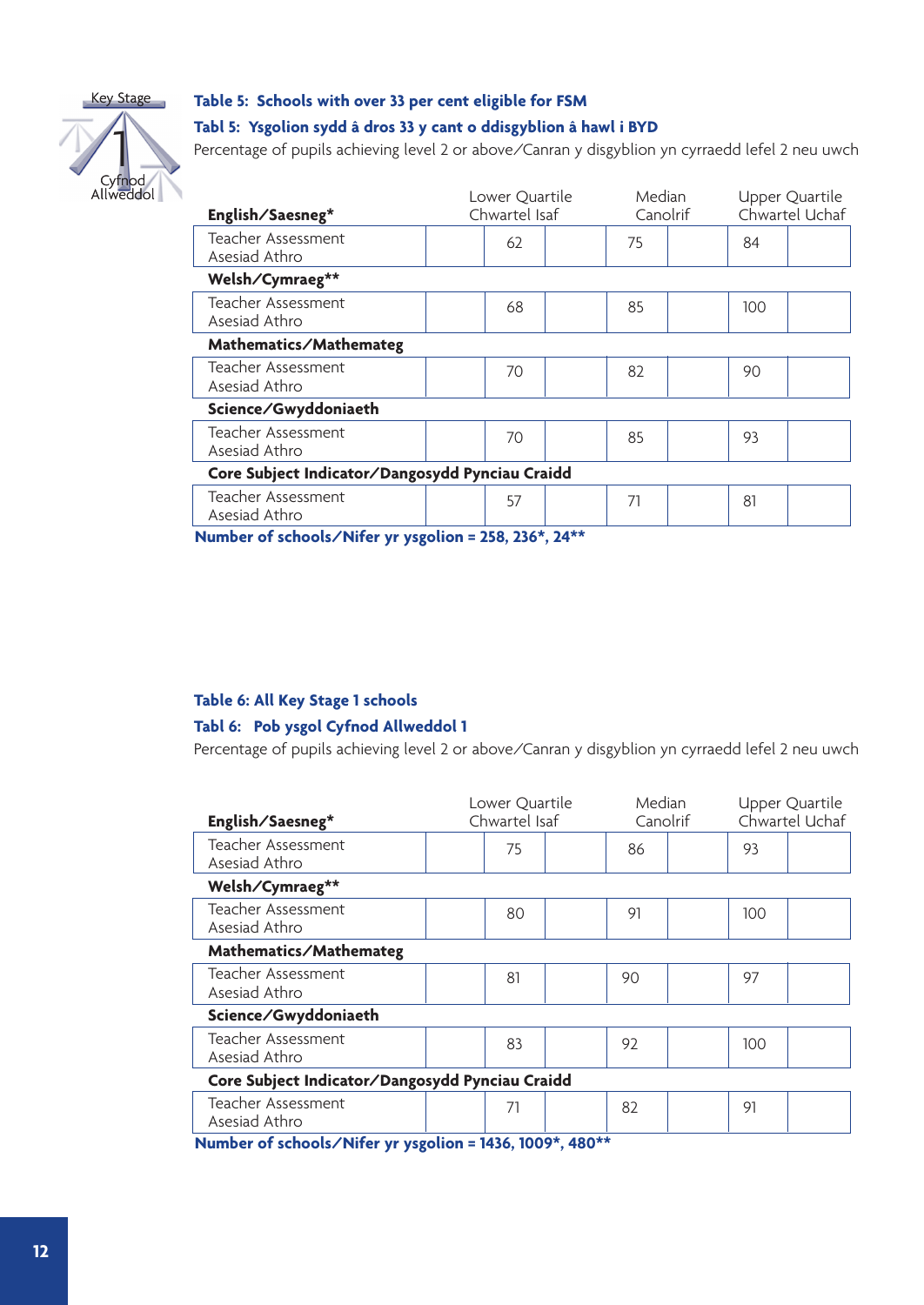

Cyfnod Allweddol

### **Table 9: Welsh or partly Welsh-medium schools with 9-16 per cent FSM**

#### **Tabl 9: Ysgolion Cymraeg neu rannol Gymraeg â 9-16 y cant PYD**

Percentage of pupils achieving level 2 or above/Canran y disgyblion yn cyrraedd lefel 2 neu uwch

| Welsh/Cymraeg                                   | Lower Quartile<br>Chwartel Isaf | Median<br>Canolrif |     | Upper Quartile<br>Chwartel Uchaf |  |  |  |  |
|-------------------------------------------------|---------------------------------|--------------------|-----|----------------------------------|--|--|--|--|
| Teacher Assessment<br>Asesiad Athro             | 79                              | 89                 | 100 |                                  |  |  |  |  |
| Mathematics/Mathemateg                          |                                 |                    |     |                                  |  |  |  |  |
| Teacher Assessment<br>Asesiad Athro             | 80                              | 90                 | 100 |                                  |  |  |  |  |
| Science/Gwyddoniaeth                            |                                 |                    |     |                                  |  |  |  |  |
| Teacher Assessment<br>Asesiad Athro             | 80                              | 88                 | 100 |                                  |  |  |  |  |
| Core Subject Indicator/Dangosydd Pynciau Craidd |                                 |                    |     |                                  |  |  |  |  |
| Teacher Assessment<br>Asesiad Athro             | 69                              | 80                 | 91  |                                  |  |  |  |  |

**Number of schools/Nifer yr ysgolion = 159**

#### **Table 10: Welsh or partly Welsh-medium schools with 17-24 per cent FSM**

#### **Tabl 10: Ysgolion Cymraeg neu rannol Gymraeg â 17-24 y cant PYD**

Percentage of pupils achieving level 2 or above/Canran y disgyblion yn cyrraedd lefel 2 neu uwch

| Welsh/Cymraeg                                   | Lower Quartile<br>Chwartel Isaf |    | Median<br>Canolrif |    | Upper Quartile<br>Chwartel Uchaf |     |  |  |
|-------------------------------------------------|---------------------------------|----|--------------------|----|----------------------------------|-----|--|--|
| Teacher Assessment<br>Asesiad Athro             |                                 | 81 |                    | 89 |                                  | 100 |  |  |
| Mathematics/Mathemateg                          |                                 |    |                    |    |                                  |     |  |  |
| Teacher Assessment<br>Asesiad Athro             |                                 | 85 |                    | 89 |                                  | 96  |  |  |
| Science/Gwyddoniaeth                            |                                 |    |                    |    |                                  |     |  |  |
| Teacher Assessment<br>Asesiad Athro             |                                 | 85 |                    | 91 |                                  | 100 |  |  |
| Core Subject Indicator/Dangosydd Pynciau Craidd |                                 |    |                    |    |                                  |     |  |  |
| Teacher Assessment<br>Asesiad Athro             |                                 | 71 |                    | 83 |                                  | 90  |  |  |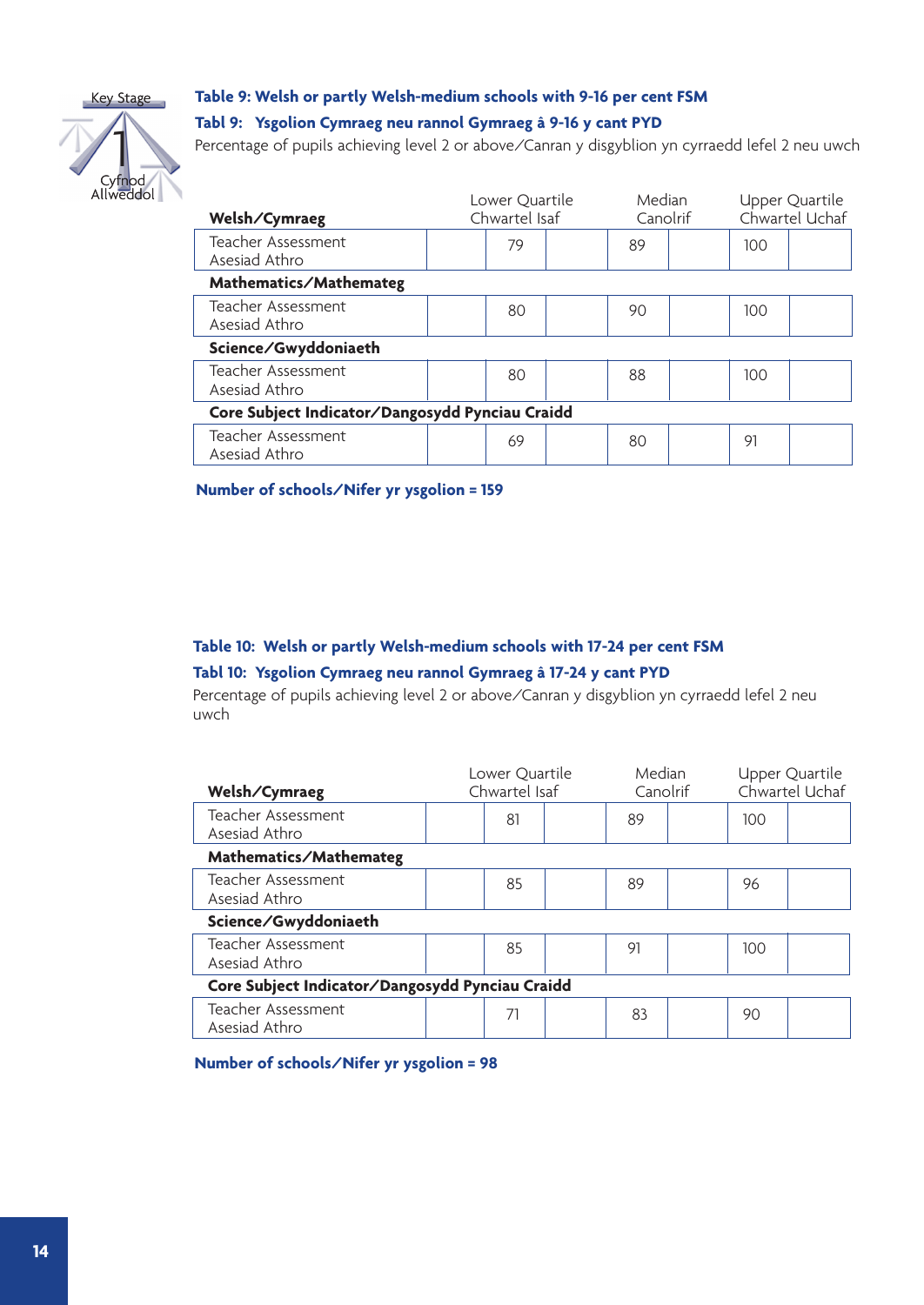

## Cyfn Allweddol |<br>|<br>|

#### **Table 13: All Welsh or partly Welsh-medium Key Stage 1 schools**

#### **Tabl 13: Ysgolion Cymraeg neu rannol Gymraeg Cyfnod Allweddol 1**

Percentage of pupils achieving level 2 or above/Canran y disgyblion yn cyrraedd lefel 2 neu uwch

| Welsh/Cymraeg*                                  | Lower Quartile<br>Chwartel Isaf |              | Median<br>Canolrif                                                                                                                                                                                                                                                                                                                                                                                                                                           |    | Upper Quartile<br>Chwartel Uchaf |     |  |
|-------------------------------------------------|---------------------------------|--------------|--------------------------------------------------------------------------------------------------------------------------------------------------------------------------------------------------------------------------------------------------------------------------------------------------------------------------------------------------------------------------------------------------------------------------------------------------------------|----|----------------------------------|-----|--|
| Teacher Assessment<br>Asesiad Athro             |                                 | 80           |                                                                                                                                                                                                                                                                                                                                                                                                                                                              | 91 |                                  | 100 |  |
| English/Saesneg**                               |                                 |              |                                                                                                                                                                                                                                                                                                                                                                                                                                                              |    |                                  |     |  |
| Teacher Assessment<br>Asesiad Athro             |                                 | 74           |                                                                                                                                                                                                                                                                                                                                                                                                                                                              | 87 |                                  | 100 |  |
| Mathematics/Mathemateg                          |                                 |              |                                                                                                                                                                                                                                                                                                                                                                                                                                                              |    |                                  |     |  |
| Teacher Assessment<br>Asesiad Athro             |                                 | 82           |                                                                                                                                                                                                                                                                                                                                                                                                                                                              | 90 |                                  | 100 |  |
| Science/Gwyddoniaeth                            |                                 |              |                                                                                                                                                                                                                                                                                                                                                                                                                                                              |    |                                  |     |  |
| Teacher Assessment<br>Asesiad Athro             |                                 | 83           |                                                                                                                                                                                                                                                                                                                                                                                                                                                              | 92 |                                  | 100 |  |
| Core Subject Indicator/Dangosydd Pynciau Craidd |                                 |              |                                                                                                                                                                                                                                                                                                                                                                                                                                                              |    |                                  |     |  |
| Teacher Assessment<br>Asesiad Athro<br>.        |                                 | 71<br>$\sim$ | $\mathcal{L} = \mathcal{L} + \mathcal{L} + \mathcal{L} + \mathcal{L} + \mathcal{L} + \mathcal{L} + \mathcal{L} + \mathcal{L} + \mathcal{L} + \mathcal{L} + \mathcal{L} + \mathcal{L} + \mathcal{L} + \mathcal{L} + \mathcal{L} + \mathcal{L} + \mathcal{L} + \mathcal{L} + \mathcal{L} + \mathcal{L} + \mathcal{L} + \mathcal{L} + \mathcal{L} + \mathcal{L} + \mathcal{L} + \mathcal{L} + \mathcal{L} + \mathcal{L} + \mathcal{L} + \mathcal{L} + \mathcal$ | 83 |                                  | 93  |  |

**Number of schools/Nifer yr ysgolion = 493, 477\*, 68\*\***

#### **Table 14: All Welsh or partly Welsh-medium schools - Summary table**

#### **Tabl 14: Ysgolion Cymraeg neu rannol Gymraeg - Tabl Crynodeb**

Percentage of pupils achieving level 2 or above/Canran y disgyblion yn cyrraedd lefel 2 neu uwch

|                                                 | FSM band/Band PYD                         |          |           |           |                                                  |                                       |  |  |
|-------------------------------------------------|-------------------------------------------|----------|-----------|-----------|--------------------------------------------------|---------------------------------------|--|--|
|                                                 | Up to 8 per<br>cent<br>Hyd at 8 y<br>cant | $9 - 16$ | $17 - 24$ | $25 - 32$ | 33 per cent<br>or more<br>33 y cant<br>neu ragor | All<br><b>Schools</b><br>Pob<br>Ysgol |  |  |
| English/Saesneg                                 |                                           |          |           |           |                                                  |                                       |  |  |
| Teacher Assessment<br>Asesiad Athro             | 85                                        | 81       | 81        | 88        | 66                                               | 80                                    |  |  |
| Welsh/Cymraeg                                   |                                           |          |           |           |                                                  |                                       |  |  |
| Teacher Assessment<br>Asesiad Athro             | 91                                        | 88       | 88        | 81        | 83                                               | 88                                    |  |  |
| Mathematics/Mathemateg                          |                                           |          |           |           |                                                  |                                       |  |  |
| Teacher Assessment<br>Asesiad Athro             | 91                                        | 88       | 88        | 86        | 80                                               | 88                                    |  |  |
| Science/Gwyddoniaeth                            |                                           |          |           |           |                                                  |                                       |  |  |
| Teacher Assessment<br>Asesiad Athro             | 92                                        | 87       | 89        | 86        | 82                                               | 89                                    |  |  |
| Core Subject Indicator/Dangosydd Pynciau Craidd |                                           |          |           |           |                                                  |                                       |  |  |
| Teacher Assessment<br>Asesiad Athro             | 85                                        | 81       | 81        | 75        | 70                                               | 81                                    |  |  |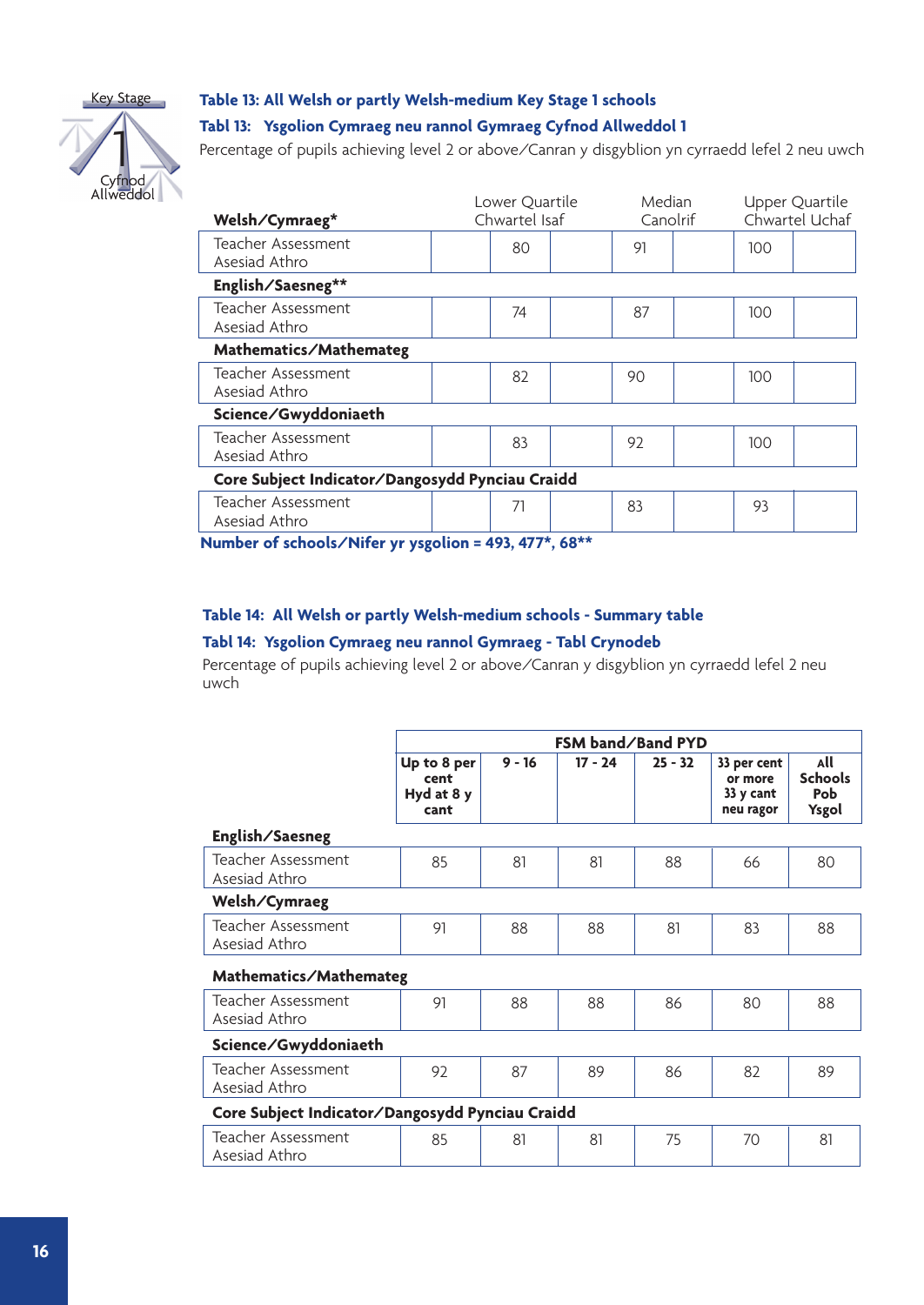

#### **Table 17: English-medium schools with 9-12 per cent FSM**

#### **Tabl 17: Ysgolion Saesneg â 9-12 y cant PYD**

Percentage of pupils achieving level 2 or above/Canran y disgyblion yn cyrraedd lefel 2 neu uwch

| English/Saesneg                                 | Lower Quartile<br>Chwartel Isaf | Median<br>Canolrif |     | Upper Quartile<br>Chwartel Uchaf |  |  |  |
|-------------------------------------------------|---------------------------------|--------------------|-----|----------------------------------|--|--|--|
| Teacher Assessment<br>Asesiad Athro             | 82                              | 89                 | 96  |                                  |  |  |  |
| Mathematics/Mathemateg                          |                                 |                    |     |                                  |  |  |  |
| Teacher Assessment<br>Asesiad Athro             | 88                              | 93                 | 98  |                                  |  |  |  |
| Science/Gwyddoniaeth                            |                                 |                    |     |                                  |  |  |  |
| Teacher Assessment<br>Asesiad Athro             | 89                              | 94                 | 100 |                                  |  |  |  |
| Core Subject Indicator/Dangosydd Pynciau Craidd |                                 |                    |     |                                  |  |  |  |
| Teacher Assessment<br>Asesiad Athro             | 78                              | 87                 | 93  |                                  |  |  |  |

#### **Number of schools/Nifer yr ysgolion = 96**

#### **Table 18: English-medium schools with 13-16 per cent FSM**

#### **Tabl 18: Ysgolion Saesneg â 13-16 y cant PYD**

Percentage of pupils achieving level 2 or above/Canran y disgyblion yn cyrraedd lefel 2 neu uwch

| English/Saesneg                                 | Lower Quartile<br>Chwartel Isaf |    | Median<br>Canolrif |    | Upper Quartile<br>Chwartel Uchaf |     |  |
|-------------------------------------------------|---------------------------------|----|--------------------|----|----------------------------------|-----|--|
| Teacher Assessment<br>Asesiad Athro             |                                 | 81 |                    | 88 |                                  | 92  |  |
| Mathematics/Mathemateg                          |                                 |    |                    |    |                                  |     |  |
| Teacher Assessment<br>Asesiad Athro             |                                 | 86 |                    | 91 |                                  | 97  |  |
| Science/Gwyddoniaeth                            |                                 |    |                    |    |                                  |     |  |
| Teacher Assessment<br>Asesiad Athro             |                                 | 91 |                    | 96 |                                  | 100 |  |
| Core Subject Indicator/Dangosydd Pynciau Craidd |                                 |    |                    |    |                                  |     |  |
| Teacher Assessment<br>Asesiad Athro             |                                 | 76 |                    | 85 |                                  | 91  |  |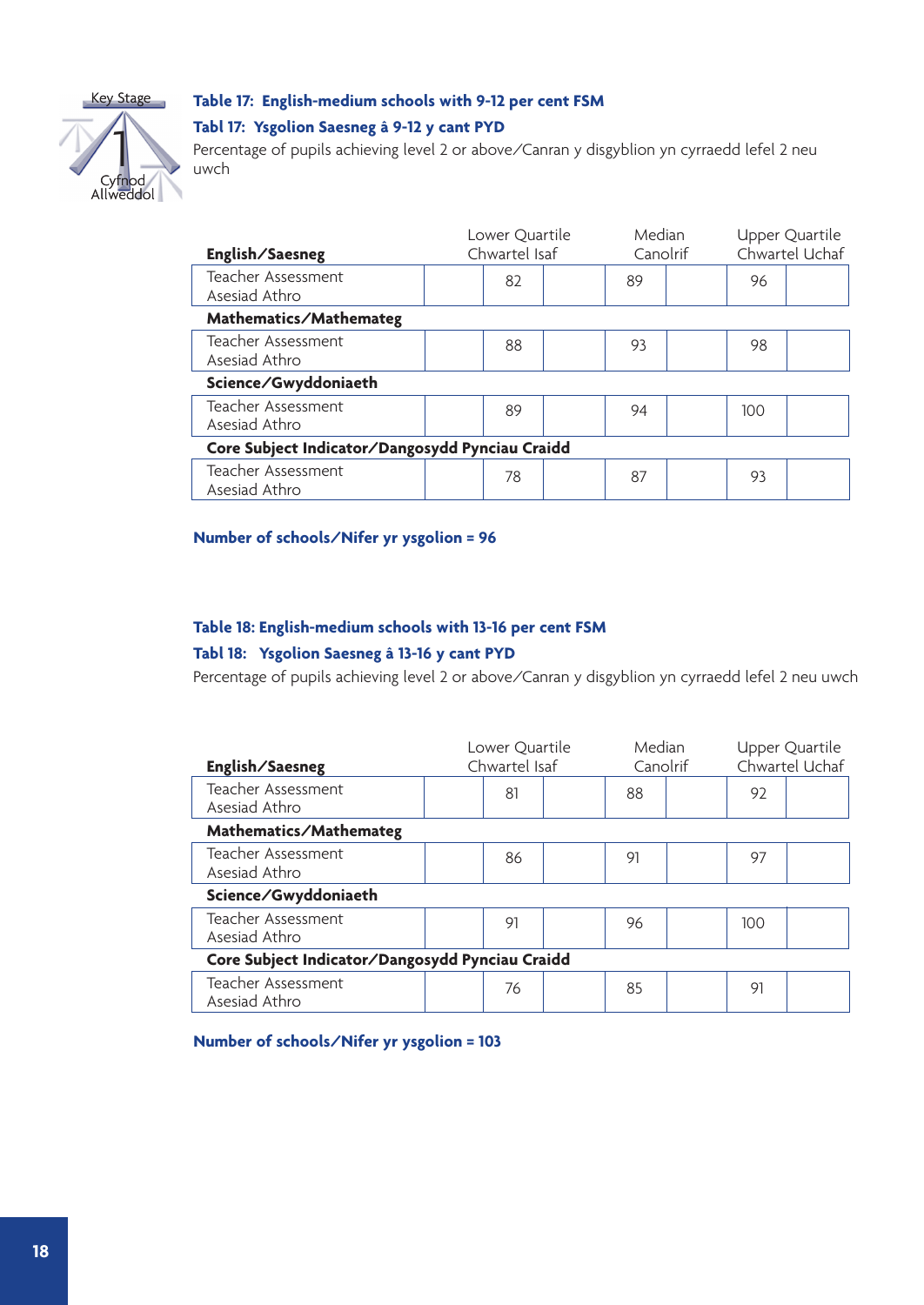

#### **Table 21: English-medium schools with 25-28 per cent FSM**

#### **Tabl 21: Ysgolion Saesneg â 25-28 y cant PYD**

Percentage of pupils achieving level 2 or above/Canran y disgyblion yn cyrraedd lefel 2 neu uwch

| English/Saesneg                                 | Chwartel Isaf | Lower Quartile | Median<br>Canolrif |    | Upper Quartile<br>Chwartel Uchaf |  |  |
|-------------------------------------------------|---------------|----------------|--------------------|----|----------------------------------|--|--|
| Teacher Assessment<br>Asesiad Athro             | 78            | 84             |                    | 90 |                                  |  |  |
| Mathematics/Mathemateg                          |               |                |                    |    |                                  |  |  |
| Teacher Assessment<br>Asesiad Athro             | 82            | 88             |                    | 93 |                                  |  |  |
| Science/Gwyddoniaeth                            |               |                |                    |    |                                  |  |  |
| Teacher Assessment<br>Asesiad Athro             | 83            | 89             |                    | 95 |                                  |  |  |
| Core Subject Indicator/Dangosydd Pynciau Craidd |               |                |                    |    |                                  |  |  |
| Teacher Assessment<br>Asesiad Athro             | 75            | 82             |                    | 89 |                                  |  |  |

**Number of schools/Nifer yr ysgolion = 72**

#### **Table 22: English-medium schools with 29-32 per cent FSM**

#### **Tabl 22: Ysgolion Saesneg â 29-32 y cant PYD**

Percentage of pupils achieving level 2 or above/Canran y disgyblion yn cyrraedd lefel 2 neu uwch

| English/Saesneg                                 | Lower Quartile<br>Chwartel Isaf |    | Median<br>Canolrif |    | Upper Quartile<br>Chwartel Uchaf |    |  |
|-------------------------------------------------|---------------------------------|----|--------------------|----|----------------------------------|----|--|
| Teacher Assessment<br>Asesiad Athro             |                                 | 73 |                    | 80 |                                  | 90 |  |
| Mathematics/Mathemateg                          |                                 |    |                    |    |                                  |    |  |
| Teacher Assessment<br>Asesiad Athro             |                                 | 77 |                    | 84 |                                  | 91 |  |
| Science/Gwyddoniaeth                            |                                 |    |                    |    |                                  |    |  |
| Teacher Assessment<br>Asesiad Athro             |                                 | 82 |                    | 89 |                                  | 97 |  |
| Core Subject Indicator/Dangosydd Pynciau Craidd |                                 |    |                    |    |                                  |    |  |
| Teacher Assessment<br>Asesiad Athro             |                                 | 71 |                    | 78 |                                  | 85 |  |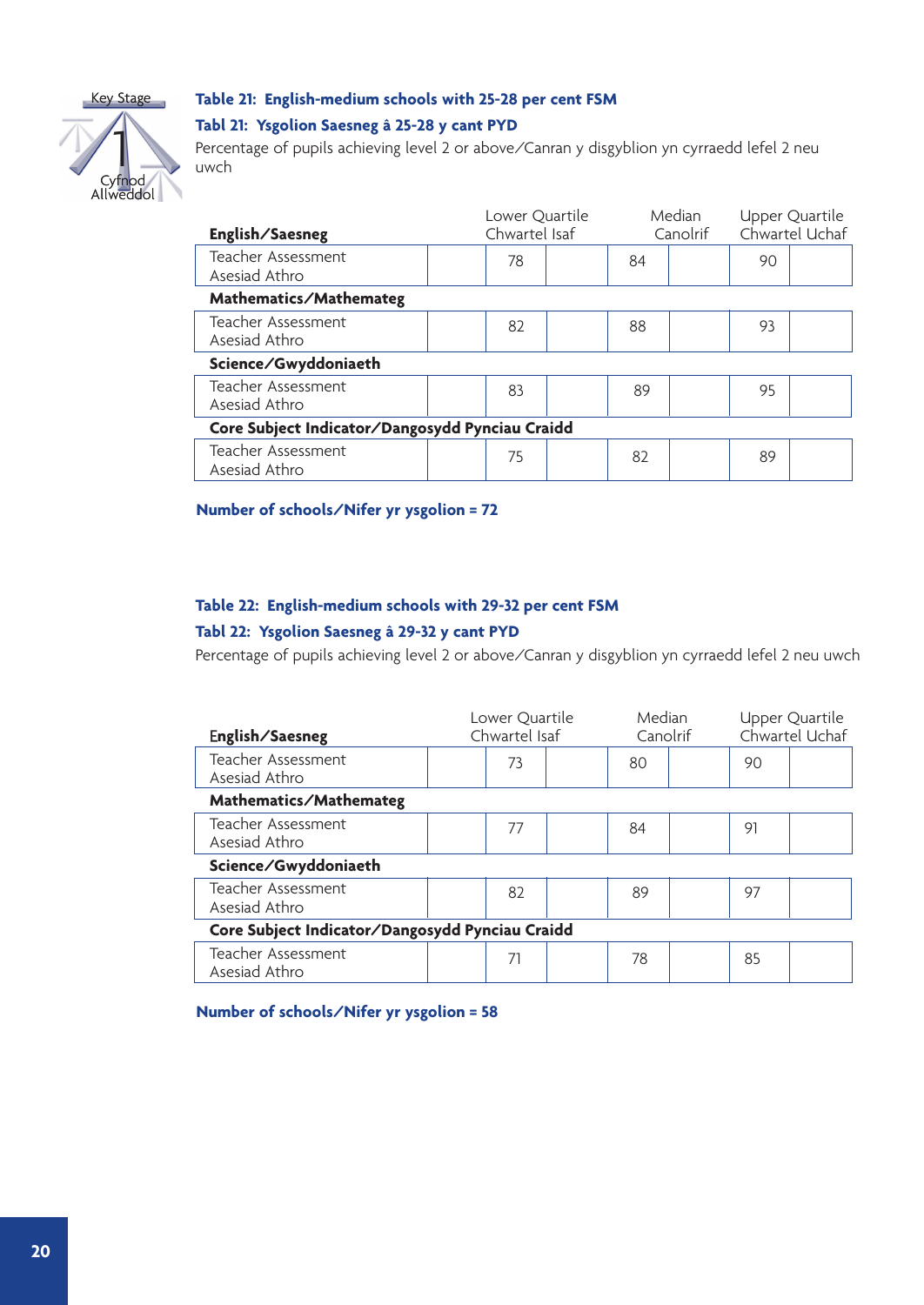

#### **Table 25: English-medium schools with 49 per cent or more FSM**

#### **Tabl 25: Ysgolion Saesneg â 49 y cant neu ragor PYD**

Percentage of pupils achieving level 2 or above/Canran y disgyblion yn cyrraedd lefel 2 neu uwch

|                                                 | Median | Upper Quartile<br>Chwartel Uchaf<br>Canolrif |  |  |  |  |
|-------------------------------------------------|--------|----------------------------------------------|--|--|--|--|
| 57                                              | 72     | 85                                           |  |  |  |  |
| Mathematics/Mathemateg                          |        |                                              |  |  |  |  |
| 66                                              | 79     | 90                                           |  |  |  |  |
| Science/Gwyddoniaeth                            |        |                                              |  |  |  |  |
| 67                                              | 82     | 88                                           |  |  |  |  |
| Core Subject Indicator/Dangosydd Pynciau Craidd |        |                                              |  |  |  |  |
| 52                                              | 67     | 80                                           |  |  |  |  |
|                                                 |        | Lower Quartile<br>Chwartel Isaf              |  |  |  |  |

**Number of schools/Nifer yr ysgolion = 80**

#### **Table 26: All English-medium Key Stage 1 schools**

#### **Tabl 26: Ysgolion Saesneg Cyfnod Allweddol 1**

Percentage of pupils achieving level 2 or above/Canran y disgyblion yn cyrraedd lefel 2 neu uwch

| English/Saesneg                                 | Lower Quartile<br>Chwartel Isaf | Median<br>Canolrif |    | Upper Quartile<br>Chwartel Uchaf |  |  |  |
|-------------------------------------------------|---------------------------------|--------------------|----|----------------------------------|--|--|--|
| Teacher Assessment<br>Asesiad Athro             | 75                              | 86                 | 97 |                                  |  |  |  |
| Mathematics/Mathemateg                          |                                 |                    |    |                                  |  |  |  |
| Teacher Assessment<br>Asesiad Athro             | 81                              | 89                 | 95 |                                  |  |  |  |
| Science/Gwyddoniaeth                            |                                 |                    |    |                                  |  |  |  |
| Teacher Assessment<br>Asesiad Athro             | 83                              | 97                 | 99 |                                  |  |  |  |
| Core Subject Indicator/Dangosydd Pynciau Craidd |                                 |                    |    |                                  |  |  |  |
| Teacher Assessment<br>Asesiad Athro             | 71                              | 82                 | 90 |                                  |  |  |  |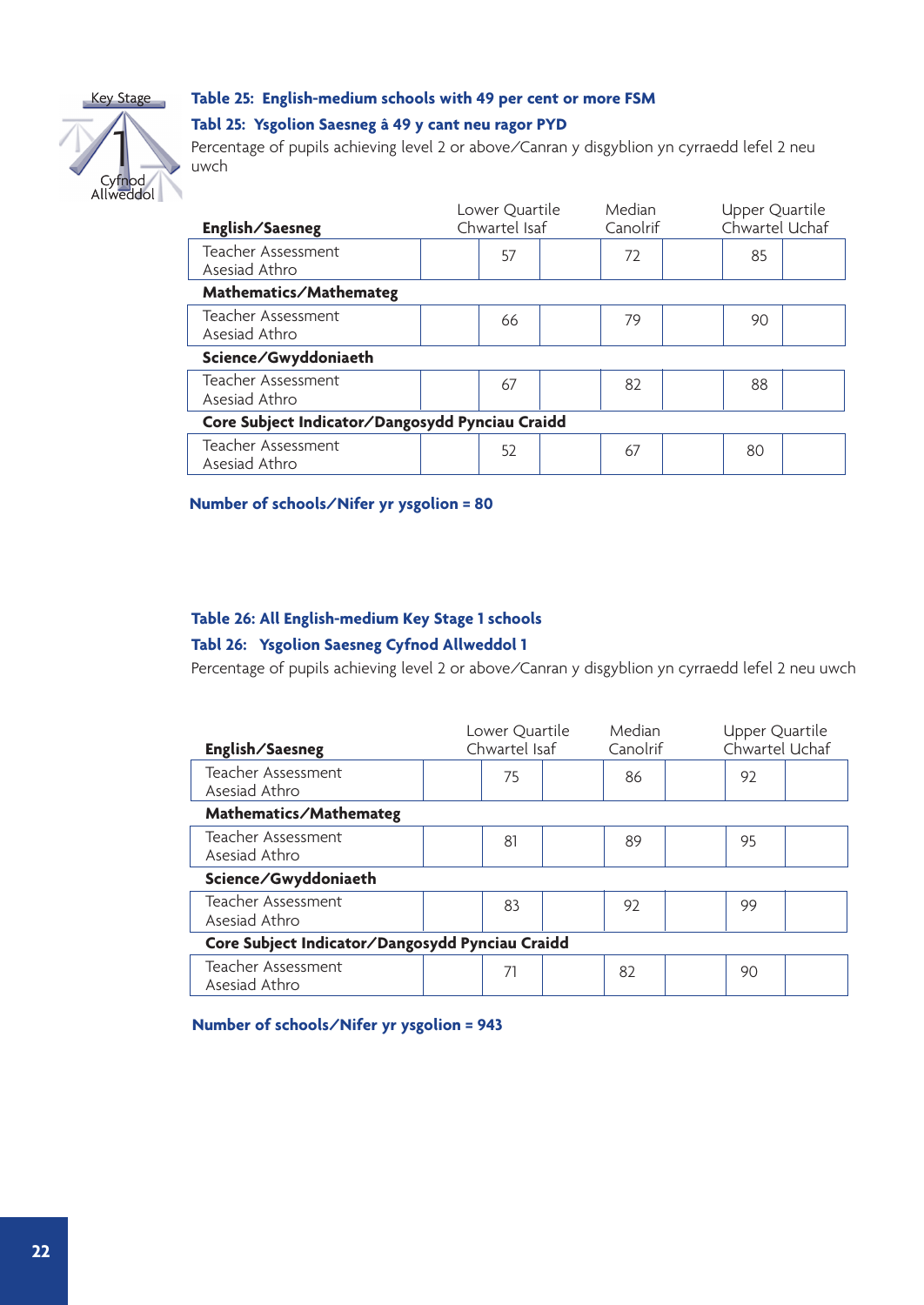## **Performance Bands/Bandiau Perfformiad**

#### **English/Saesneg**

**Teacher Assessments/Asesiadau Athrawon**



Per cent at level 2 or above/canran ar lefel 2 neu'n uwch

#### **Welsh/Cymraeg Teacher Assessments/Asesiadau Athrawon**



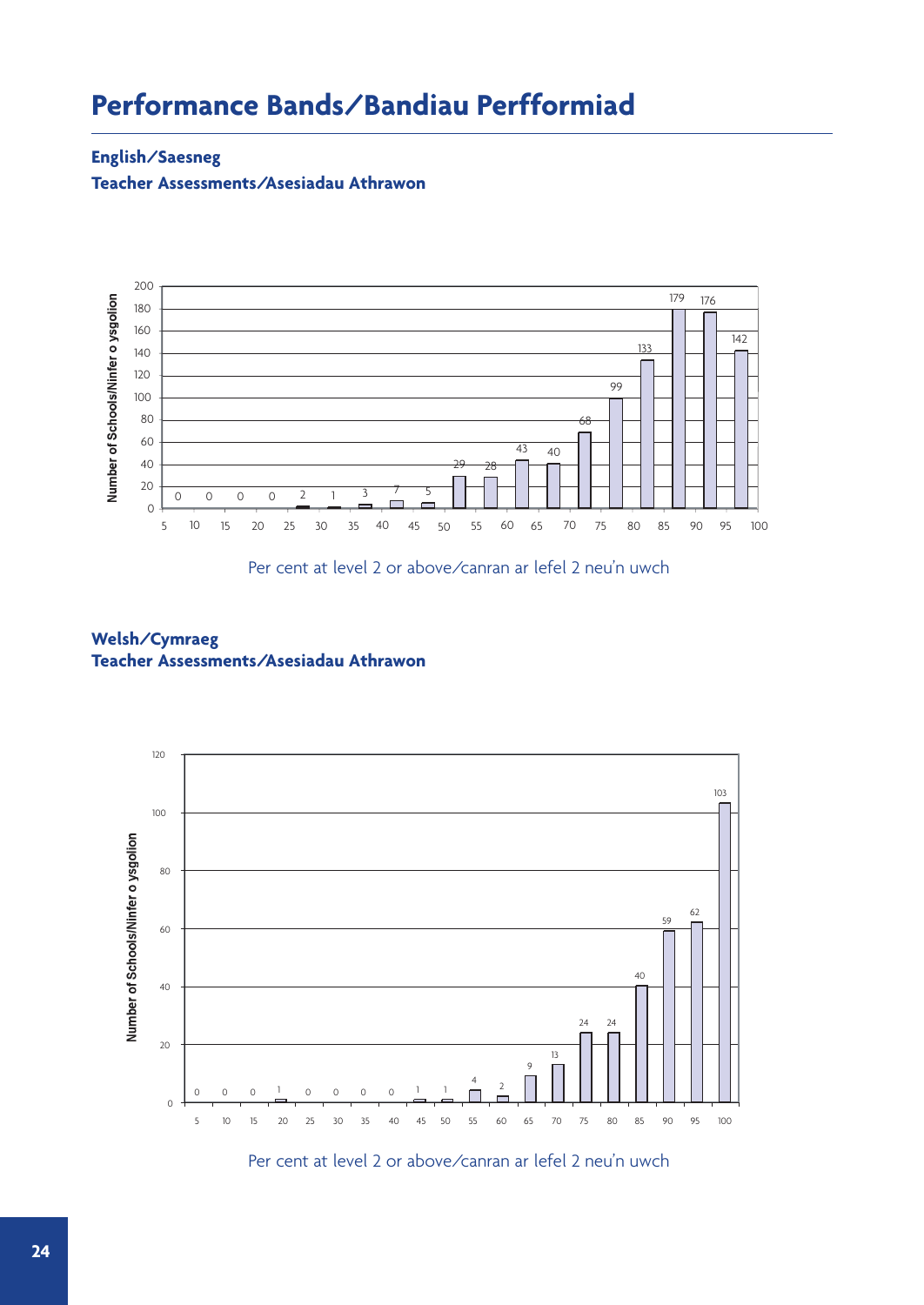#### **Core Subject Indicator/Dangosydd Pynciau Craidd Teacher Assessments/Asesiadau Athrawo**



Per cent at level 2 or above/canran ar lefel 2 neu'n uwch